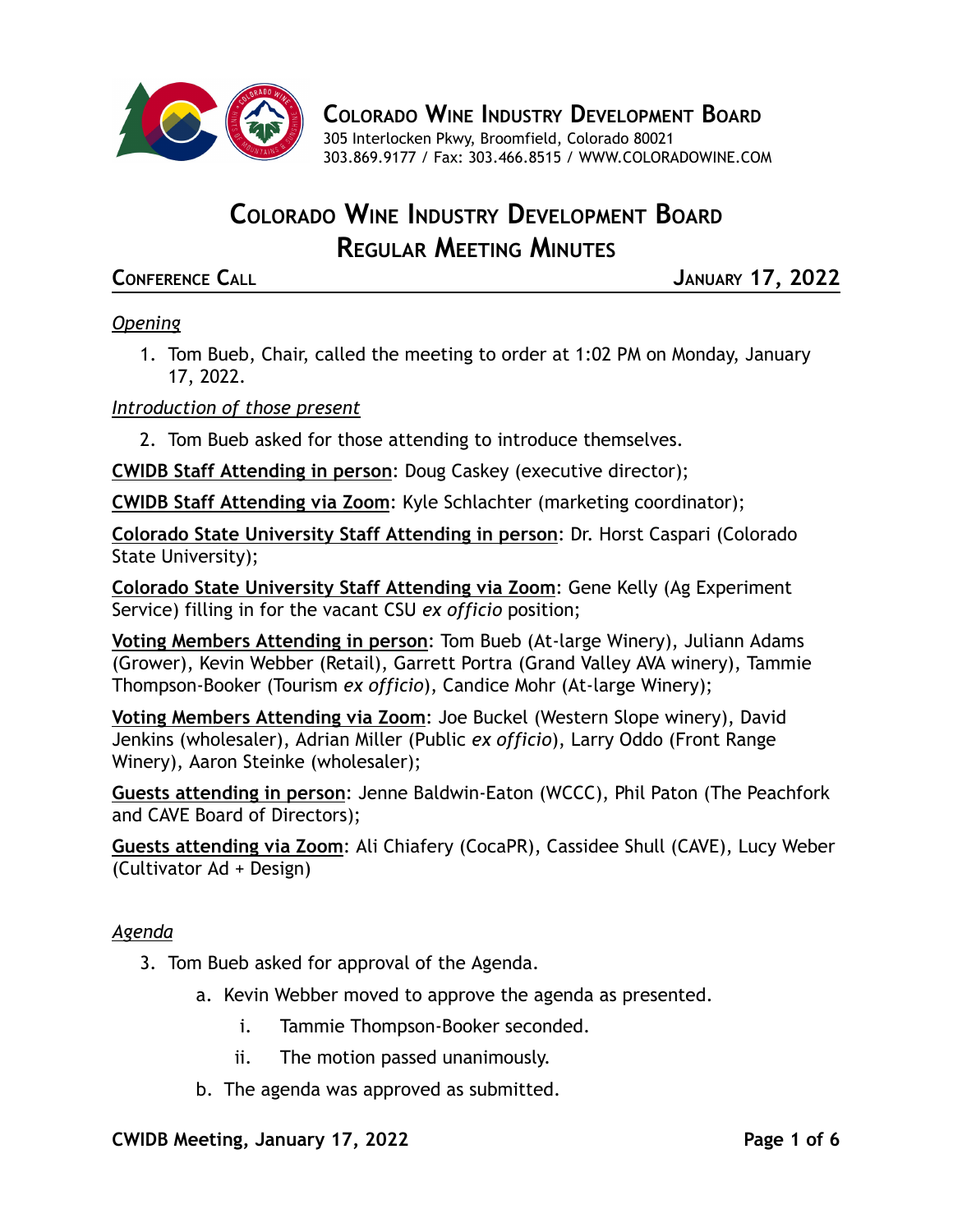### *Approval of Minutes*

- 4. Tom Bueb asked for approval of minutes from December 2, 2021.
	- a. Kevin Webber moved to approve the meeting minutes from the October 6, 2021 meeting.
		- i. Garret Portra seconded.
		- ii. The motion passed unanimously.
	- b. The minutes from December 2 were approved.

#### *Fiscal Report*

- 5. Doug Caskey presented the fiscal report for Fiscal Year 2022 through December 2021.
	- a. Encumbrances are up, only because CSU is fully encumbered.
	- b. Change in CDA business operations.
		- i. Procurement director left.
		- ii. Controller also left.
		- iii. Chief Financial Officer also left.
	- c. Revenue almost equal to previous year (down \$20, but also UnCorked revenue not reflected).
	- d. No expenses from CSU for Viticulture Extension Specialist position because all invoices have incorrectly invoiced everything to CAVE.

#### *CAVE Update*

- 6. Cassidee Shull provided an update on CAVE activities.
	- a. VinCO kicks off on Tuesday January 18.
	- b. CAVE board this morning and elected the same officers as the previous year.
	- c. WineFest art contest up and running.
	- d. WineFest ticket sales strong VIP sold out and GA with 2,000 tickets sold. New title sponsor - Fisher's Liquor Barn.

#### *Marketing Update*

- 7. Tom Bueb asked for an update on marketing efforts.
	- a. Doug presented an update on the Media trip.
		- i. Focusing on Governor's Cup Collection wines.
		- ii. Will visit the Grand Junction area April 25-28.
		- iii. 10-12 media and 3 staff.
		- iv. Out of state guests fly directly to Grand Junction and Denver-area

#### **CWIDB Meeting, January 17, 2022 Page 2 of 6**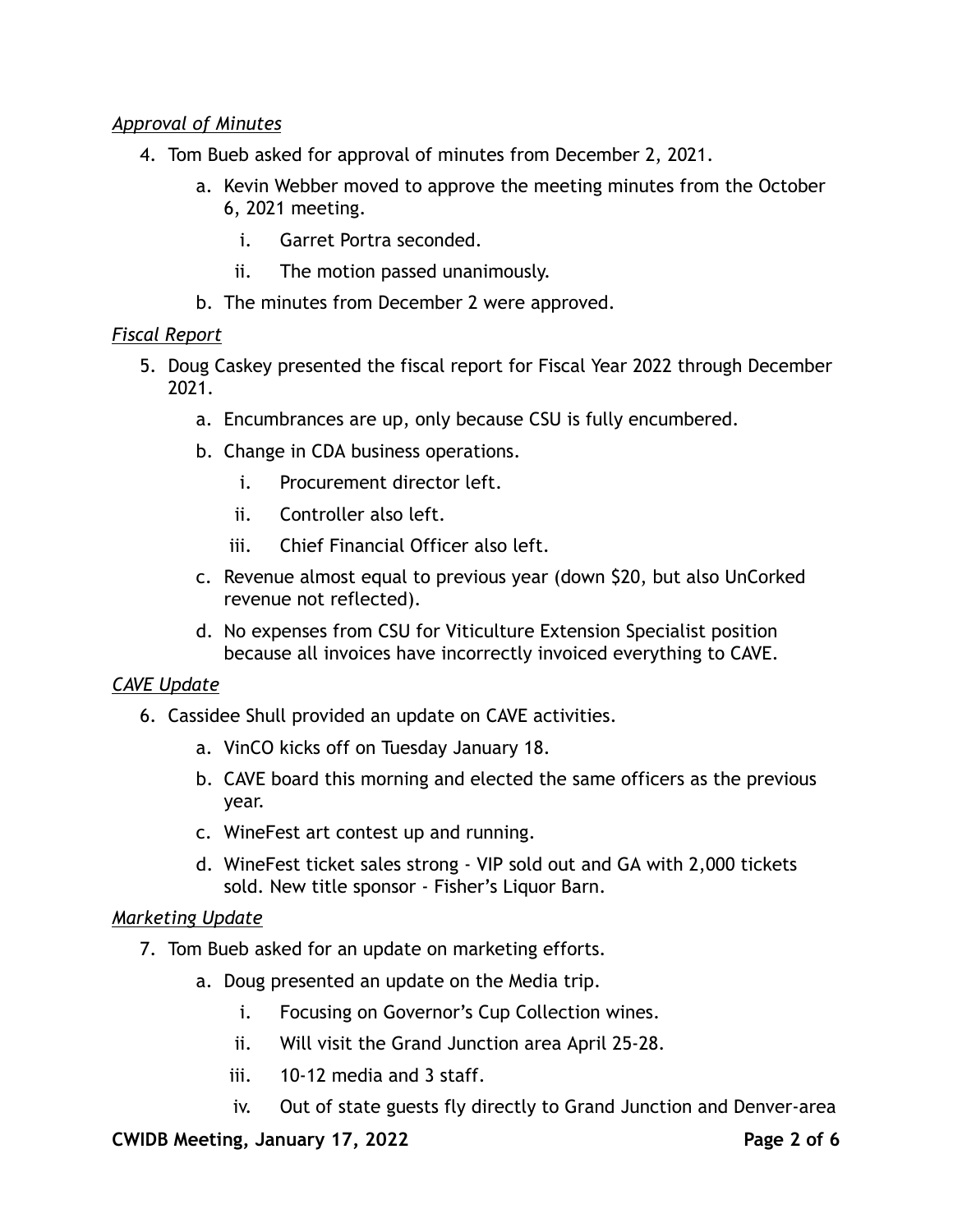media will fly on state plane to Grand Junction.

- b. Kevin Webber presented an update from the marketing committee meeting on Jan. 4
	- i. Awareness could still be improved
	- ii. Focus on specific consumer events.
		- 1. Taste of Vail
		- 2. Aspen Food and Wine Classic
- c. Ali Chiafery presented a Public Relations update
	- i. Lots of positive publicity
	- ii. Suggestions on using CO Proud grant funds
		- 1. Aspen Food & Wine Classic might be too expensive and without a local focus.
		- 2. Taste of Vail would probably be a better event for CWIDB this year. Potential sponsorship of \$2500-3000.
		- 3. Kevin Webber moved to direct staff to continue exploring the opportunity to participate in consumer facing awareness events like Taste of Vail and not spend more than the half the amount budgeted in the CO Proud grant funds (up to \$10,000).
			- a. Candice Mohr seconded the motion.
			- b. The motion passed unanimously.
			- c. Staff and the PR team will continue to explore these options.
- d. Lucy Weber presented updates from Cultivator
	- i. Web traffic overview
		- 1. 35,000 visitors
		- 2. 90% new visitors
	- ii. Media tactic recommendations from Explore
		- 1. KBCO package \$7125
		- 2. Open Snow promotion \$6977
		- 3. Geofencing digital \$5898
		- 4. Kevin Webber moved to direct staff to explore a partnership with Open Snow with intent to attempt to run something with the spring rate.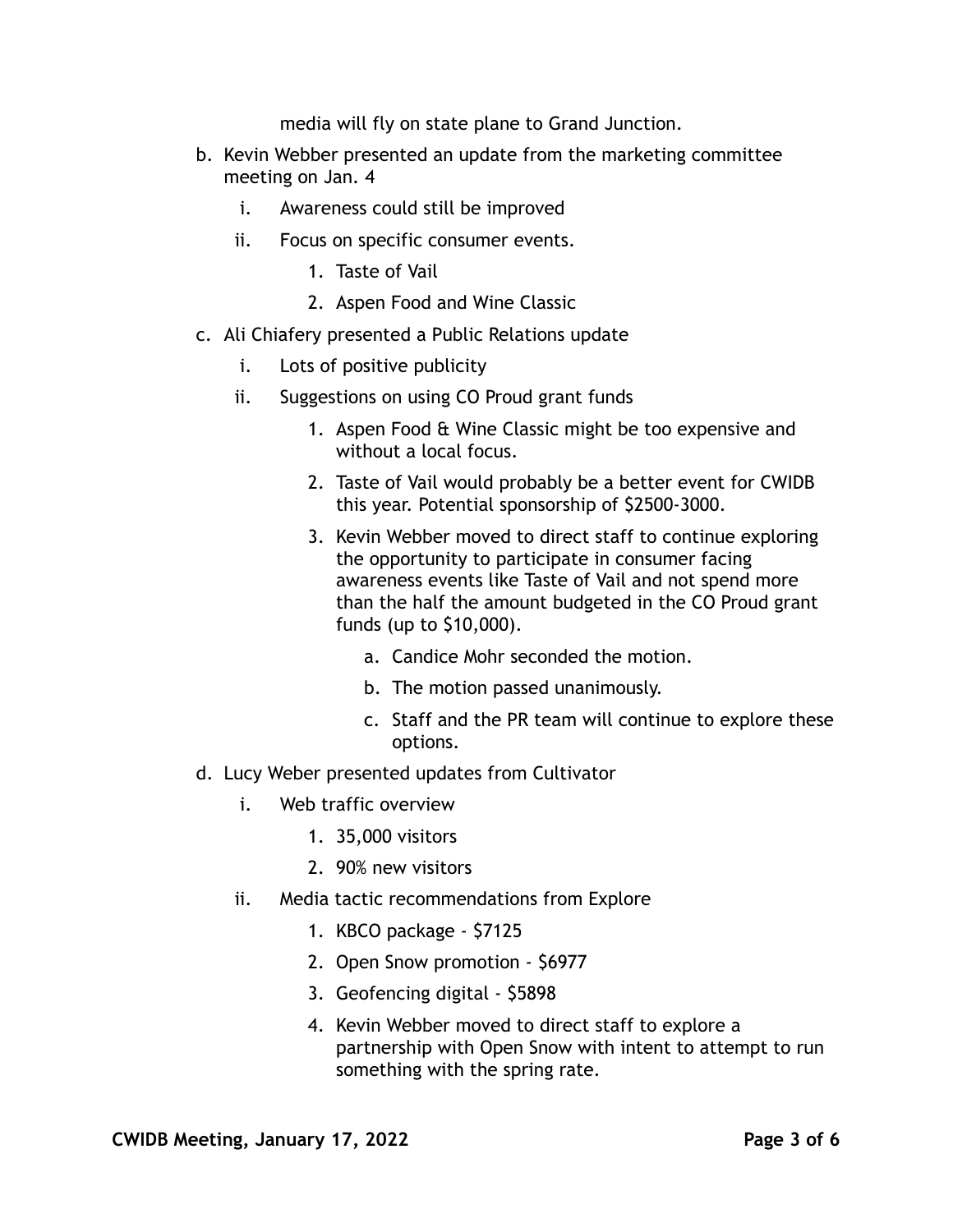- a. Juliann Adams seconded.
- b. Motion withdrawn by Kevin and Juliann.
- 5. Kevin Webber directed staff to explore a partnership with Open Snow as opposed to either KBCO or continuing the digital geofencing with the balance of the media buy budget.
	- a. Juliann Adams seconded the motion.
	- b. The motion passed unanimously.
	- c. Staff will continue to pursue a partnership with Open Snow.

#### *Colorado State University Update*

- 8. Tom Bueb requested an update from CSU
	- a. Dr. Horst Caspari provided an update on viticulture activities.
		- i. Weather has been very kind no cold events.
		- ii. Reported on two climate stations.
		- iii. Doug Caskey mentioned that there may be more SCBG funds towards more weather stations as long as each station is less than \$5000.
		- iv. Tammie Thompson-Booker moved the Board to spend any leftover Vit Extension Specialist grant funds for a weather station in Montezuma County.
			- 1. Garret Portra seconded.
			- 2. The motion passed unanimously.
			- 3. Staff will move to redirect Vit Extension funding towards a weather station in Montezuma County.
	- b. Gene Kelly provided an update on the CSU positions.
		- i. Gene is filling in for Jessica Davis and a permanent ex officio appointment should be named soon.
		- ii. CJ Mucklow's Extension Director position is open.
		- iii. Greg Litus' position as manager of Orchard Mesa station is open.
		- iv. Vit Extension position has not been posted yet, but should be soon.

#### *Quality/Education Update*

- 9. Tom Bueb requested an update from the quality/education committee.
	- a. Doug Caskey mentioned soil health seminar on March 4 in partnership

#### **CWIDB Meeting, January 17, 2022 Page 4 of 6**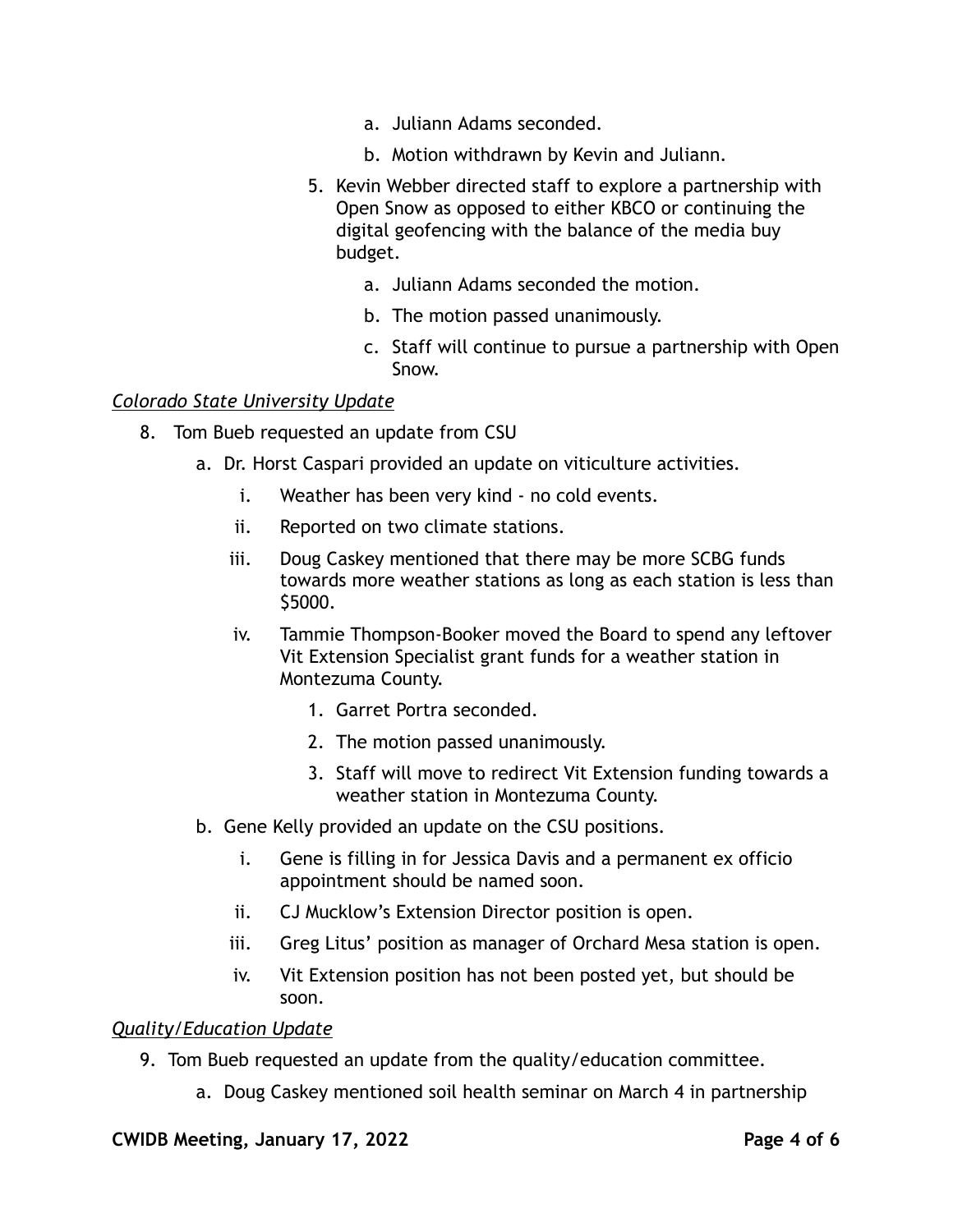with the CDA conservation services division.

- b. Doug Caskey mentioned the CDPHE guidance on new FSMA requirements. Garrett and Kevin volunteered to review the document.
- c. Doug Caskey mentioned an opportunity for wineries to work with VinTel; Ashley Hausman, MW's new consulting program. Board consensus was to not promote any private businesses to wineries.

#### *Legislative Update*

10. Tom Bueb asked for a legislative update.

- a. Doug Caskey mentioned that he has heard of the possibility of a Dept of Revenue bill to revamp the liquor code.
- b. Kevin Webber mentioned Carboy and Two Rivers Wineries are proposing a bill to allow Vintners' Restaurants to obtain a direct shipper's permit to ship within Colorado.

## *Staff Report*

11. Doug Caskey provided a staff update.

- a. Possible website additions will be considered for FY2023.
	- i. Mapping feature to locate activities near wineries (ski resorts, national parks, etc.) - \$15,000 budget from Cultivator
	- ii. "What kind of wine should I try?" personality quiz on the website. - \$10,000 budget from Cultivator.
- b. Juliann Adams moved for the Board to apply for the SCBG to purchase five weather stations for a total of \$25,000 funding.
	- i. Kevin Webber seconded the motion.
	- ii. The motion passed unanimously.
	- iii. The Board will apply for a SCBG to purchase five new weather stations.
- c. Kyle Schlachter reminded the board that the deadline for Wine Enthusiast submissions for the June issue is January 21.
	- i. Several wineries mentioned they received notification of reviews the previous week.
	- ii. Wine Enthusiast editor noted all CO wines submitted in 2021 will have reviews appear in the April issue.

#### *Public Comments*

12. No public comments.

#### *New Business*